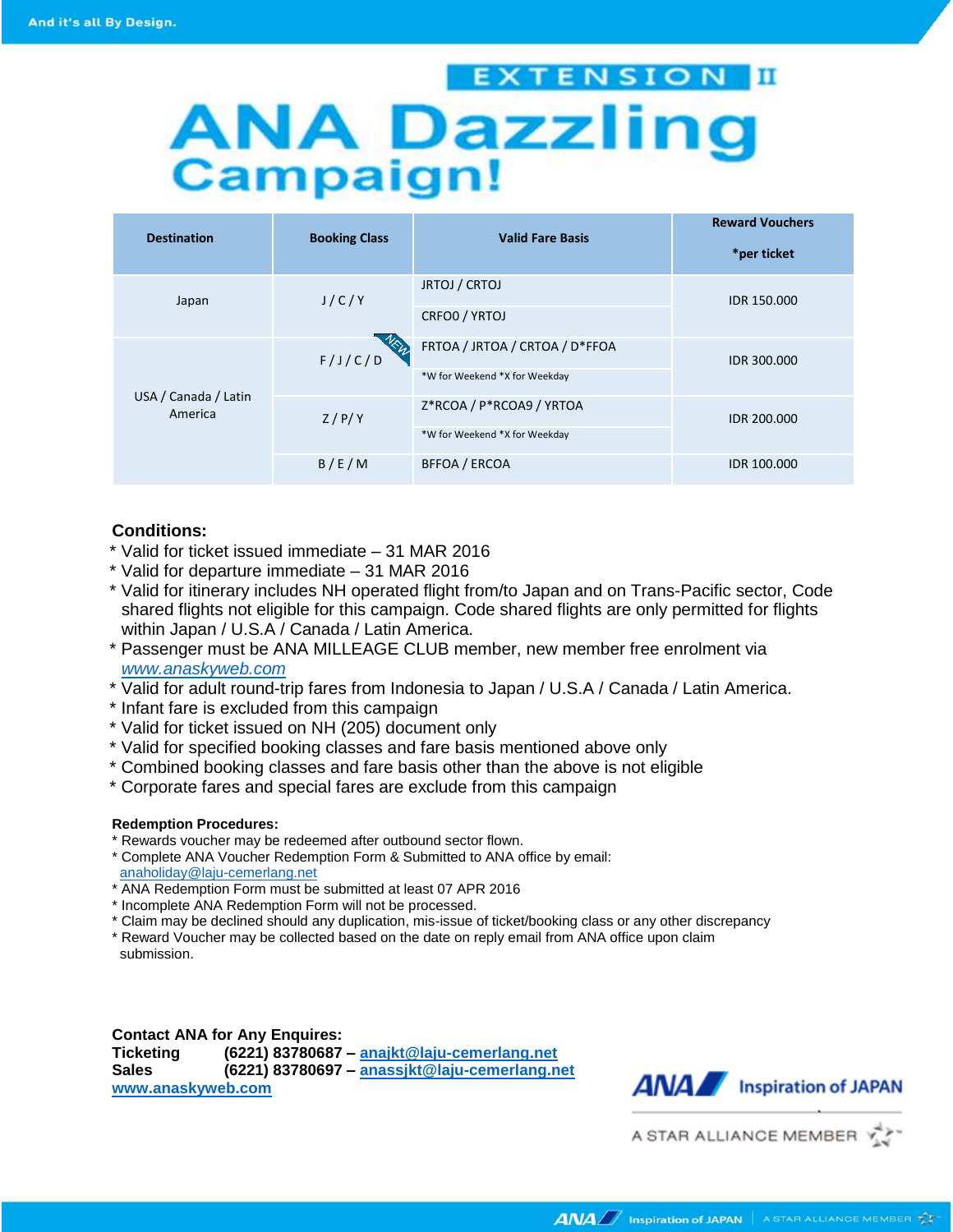# **ANA Dazzling**

## **Receipt Form**

| <b>Voucher Value</b>    | $\mathbf{r}$ |
|-------------------------|--------------|
| <b>Receive Date</b>     | $\bullet$    |
| <b>Claimant's name:</b> |              |

**Signature :\_\_\_\_\_\_\_\_\_\_\_\_\_\_\_\_\_\_\_\_\_** 

\* This form may be duplicated

**Contact ANA for Any Enquires: Ticketing (6221) 83780687 – [anajkt@laju-cemerlang.net](mailto:anajkt@laju-cemerlang.net) Sales (6221) 83780697 – [anassjkt@laju-cemerlang.net](mailto:anassjkt@laju-cemerlang.net) [www.anaskyweb.com](http://www.anaskyweb.com/)**



A STAR ALLIANCE MEMBER  $\overrightarrow{Y}$